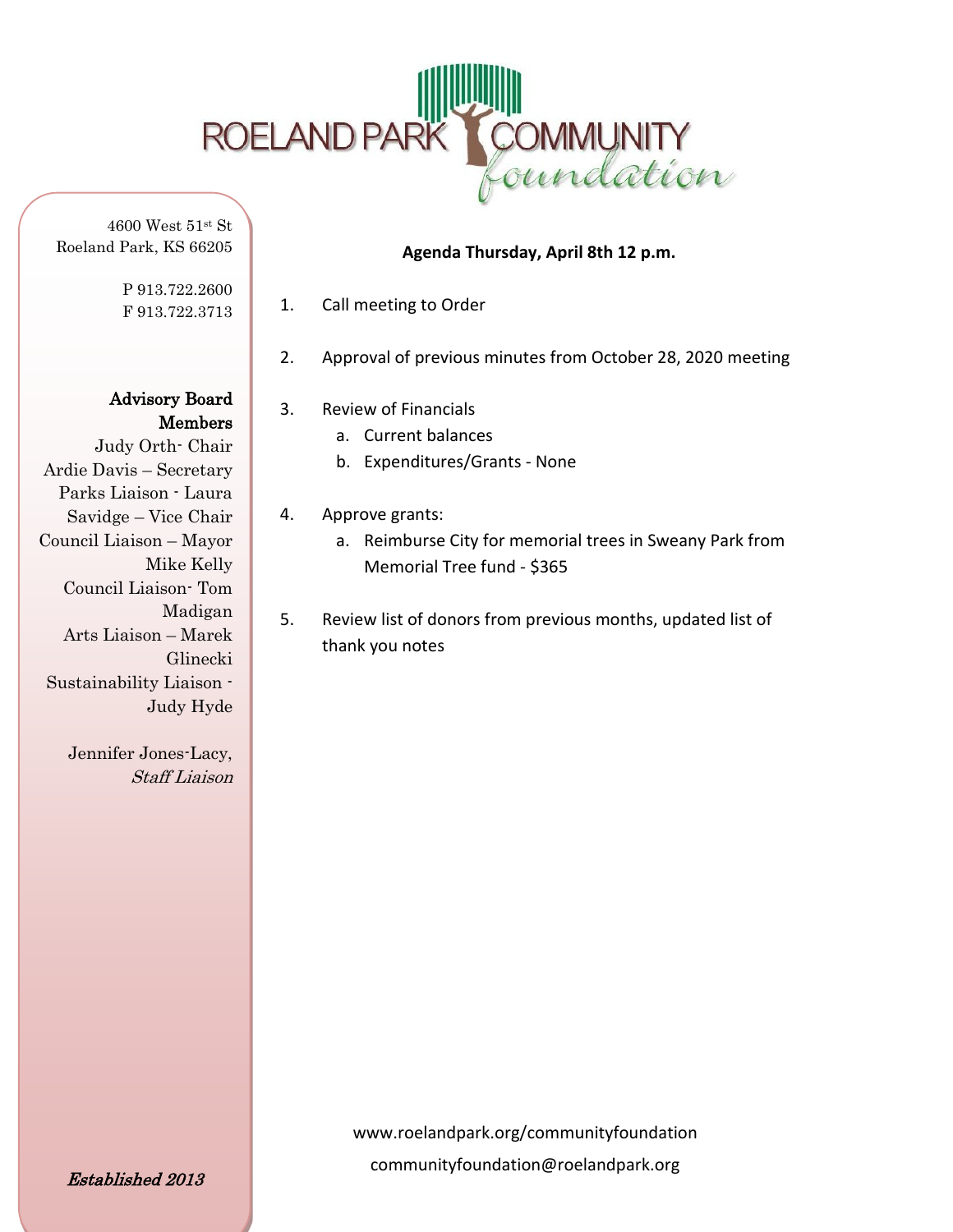### **D-R-A-F-T 10/29/2020**

# **Roeland Park Community Foundation Advisory Board Meeting Minutes October 28, 2020 – 5:02 p.m. to 5:37 p.m. Virtual meeting via GoToMeeting**

Present: Judy Orth, Chair—At Large; Laura Savidge, Vice Chair—Parks Committee; Ardie Davis, Secretary—At Large; Matt Heitmann, Community Engagement Committee; Mary Schulteis, representing Arts Committee; Mayor Michael Kelly, Council Liaison; Tom Madigan, Council Liaison; Jennifer Jones-Lacy, Staff Liaison

Absent: Judith Hyde, Sustainability Committee, due to log-in technical difficulties; George Schlegel, Arts Committee

- 1. Chair Judy Orth called the meeting to order at 5:02 p.m. beginning with roll call.
- 2. Approval of minutes from July 9, 2020 meeting (Attached) Motion to Approve: Laura Savidge Second: Tom Madigan Unanimous ayes
- 3. Review of Financials:
	- Current Balances (Attached)

- Expenditures (Attached) Motion to Approve: Mike Kelly Second: Tom Madigan Unanimous ayes

- 4. Review & Approval of Grants (Attached, with additional documentation)
	- a. See Red Run Landscaping in R Park \$1,000 contribution from Sustainability Committee and \$3,000 contribution from Parks funds. Motion to Approve: Mike Kelly Second: Tom Madigan Unanimous ayes
	- b. Sustainability Committee \$1,500 contribution toward purchase of Dynamhex software. Discussion: Judy Orth asked if there would be communication with citizens regarding Dynamhex reports.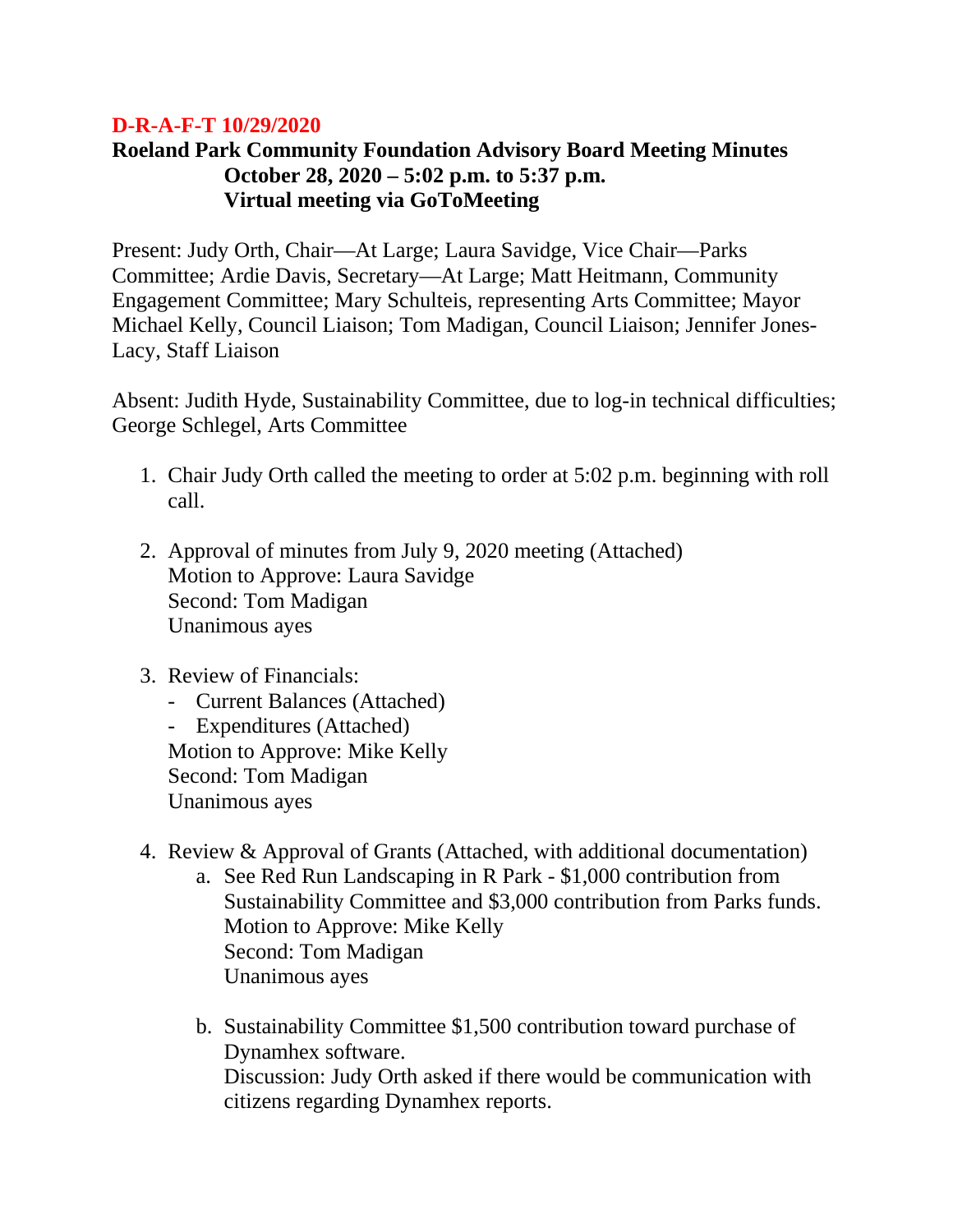Jennifer Jones-Lacy replied that Dynamhex reports compiled from individual voluntary residents' self-reports and utility data. The information will be available on the City website and through public presentations.

Laura Savidge asked how it will benefit the City. Mike Kelly replied that it will yield a low-cost carbon footprint audit to help the City take effective measures to lower carbon emissions, save energy costs and enhance citizens' health. Cost savings from Dynamhex data collection and analysis will be a tenth of the very labor-intensive alternative of analyzing raw data from KCP&L. Results may incentivize the adoption of cost-saving alternative energy sources such as solar power. Motion to Approve: Laura Savidge Second: Mike Kelly Unanimous ayes

- c. Citizens Fundraising Initiative contribution of \$75,000 toward construction of community pavilion and \$5,846 toward construction of stone benches in R Park small shelters, totaling \$80,846 contribution from R Park bucket. Motion to Approve: Tom Madigan  $2<sup>nd</sup>$ : Judy Orth Unanimous ayes
- d. Landscaping in Nall Park Rain Garden surrounding new sculpture, \$1,500 Motion to Approve: Judy Orth 2nd: Laura Savidge Unanimous ayes

# Additional Discussion:

Judy Orth asked for clarification of the \$7,000 *Signature Art – Arts Committee* entry in the Current Balances Report. Jennifer Jones-Lacy explained that the Arts Committee is reserving an annual \$7,000 allocation from the City Budget until such time as accumulated funds are sufficient to purchase a major public art asset for the City. Judy Orth asked if the Arts Committee has a dollar amount in mind. Mary Schulteis replied that the goal is to save \$25,000 for a major public art purchase.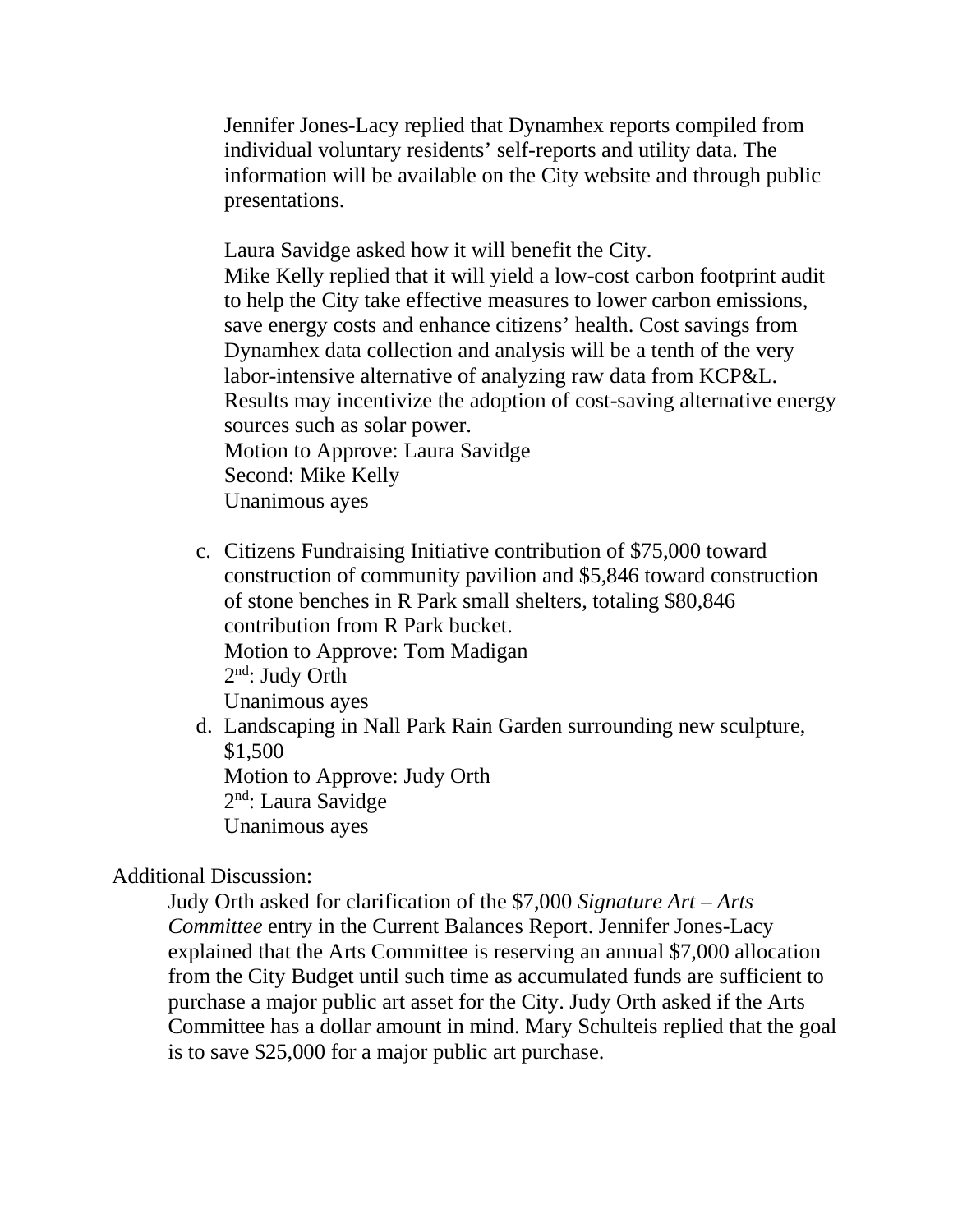- 5. Review list of donors from previous months and updated list of thank you notes (attached). Notes to Parks & Trees Committee and Sustainability Committee not necessary; Jennifer Jones-Lacy will prepare a thank you note to Kathleen Whitworth for Memorial Tree in Sweeney Park to be signed by Judy Orth or Mayor Kelly.
- 6. New Business:
	- None at this time.
- 7. Motion to Adjourn: Matt Heitmann Second, Laura Savidge Unanimous ayes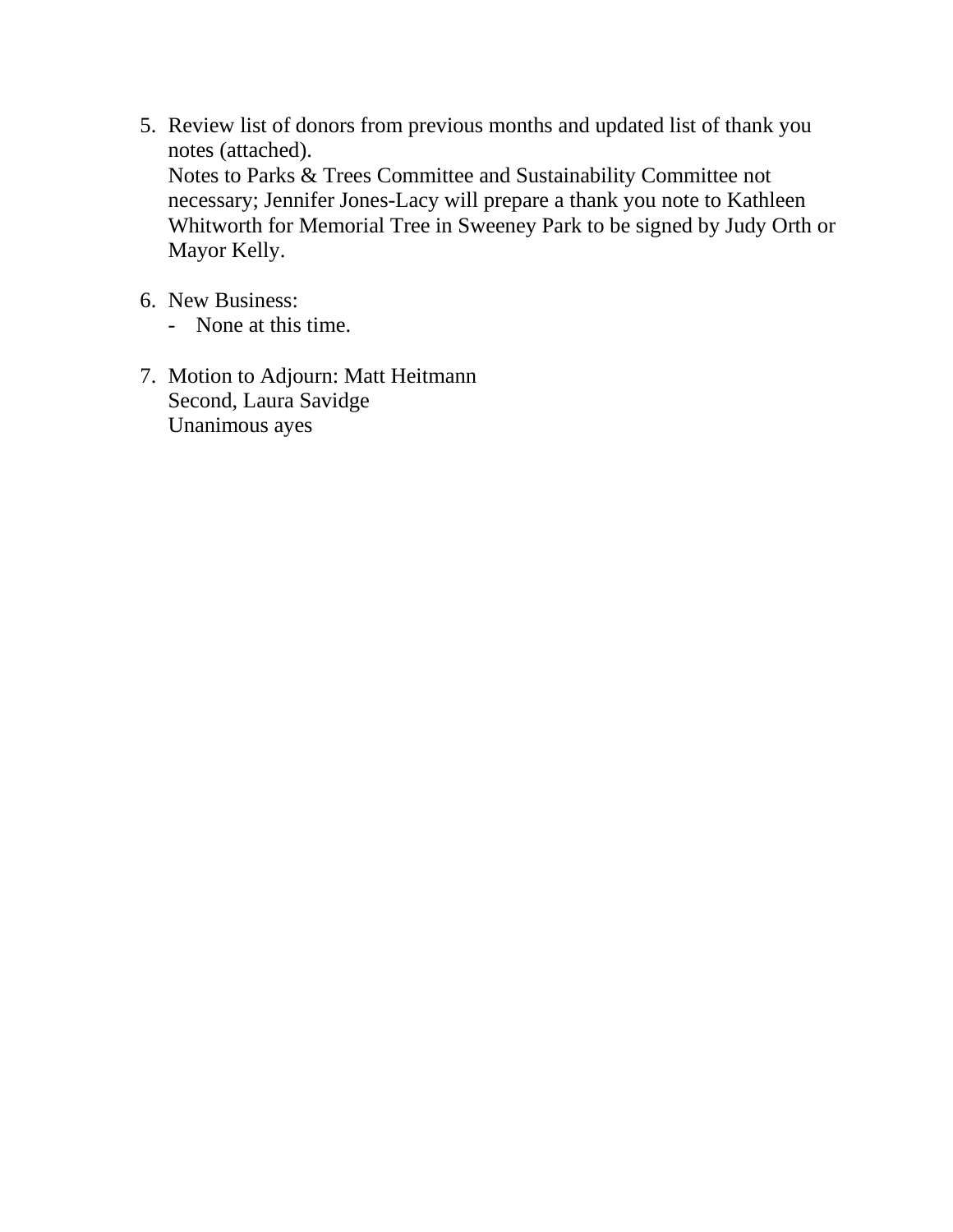|                                   |   | 9/30/2020  |    |                          |   |                     |                          |     |                   |               |    |                  | \$. | (236.39)         | 3/31/2021    |
|-----------------------------------|---|------------|----|--------------------------|---|---------------------|--------------------------|-----|-------------------|---------------|----|------------------|-----|------------------|--------------|
|                                   |   |            |    | <b>Donations</b>         |   | <b>Program Rev:</b> |                          |     |                   |               |    |                  |     |                  |              |
|                                   |   |            |    | Oct 20 -                 |   | Oct 20 - March      |                          |     |                   | Outstanding-  |    | <b>Interest</b>  |     |                  |              |
| <b>Committee</b>                  |   | Total      |    | March 21                 |   | 21                  |                          |     | <b>Grants</b>     | <b>Access</b> |    | <b>Total</b>     |     | <b>Admin Fee</b> | <b>Total</b> |
| R Park                            | Ś | 82,974.29  | Ś  | 100.00                   |   |                     |                          | Ś.  | (80, 846.00)      |               | Ś. | 2,220.77         | Ś.  | (168.96) \$      | 4,280.10     |
| R Park Sculpture                  |   | 3,196.04   | S  | ٠                        |   |                     |                          |     |                   |               |    | 85.54            | S.  | $(6.51)$ \$      | 3,275.07     |
| Arts/George R Schlegal Fund       |   | 1,942.71   | S  | $1,290.00$ \$            |   |                     | $\overline{\phantom{a}}$ | Ś   | $(1,000.00)$ \$   | 50.00         |    | $52.00 \pm 5$    |     | $(3.96)$ \$      | 2,330.75     |
| Parks/Trees                       |   | 6,521.30   | S  | 891.00 \$                |   |                     | $\overline{\phantom{0}}$ | \$  | (4,500.00)        |               | \$ | $174.54 \quad S$ |     | $(13.28)$ \$     | 3,073.56     |
| Sustainability                    |   | 3,859.87   | S. | $1,000.00$ \$            |   |                     | $\overline{\phantom{a}}$ | \$  | (1,500.00)        |               | \$ | $103.31 \quad $$ |     | $(7.86)$ \$      | 3,455.31     |
| Community Engagement Committe \$  |   | 3,901.60   | S  | 737.00 \$                |   |                     | $\overline{\phantom{a}}$ |     |                   |               |    | $104.42 \quad$   |     | $(7.94)$ \$      | 4,735.08     |
| Linus Orth Memorial Grant         | Ś | 1,758.14   | S. | $\overline{\phantom{a}}$ | S |                     | $\overline{\phantom{a}}$ |     |                   |               |    | 47.06            | - S | $(3.58)$ \$      | 1,801.62     |
| <b>Otherwise Donor Designated</b> | Ś | 11,935.06  | S  | Ξ.                       | Ś |                     | $\qquad \qquad -$        |     |                   |               |    | 319.44           | - S | $(24.30)$ \$     | 12,230.20    |
| Signature Art - Art Committee     | S | 7,000.00   | S  | $\overline{\phantom{m}}$ |   |                     |                          |     |                   |               |    | 187.35           | -S  | $(14.25)$ \$     | 7,173.10     |
| Gateway Element                   | S | 1,526.22   | S  | $\overline{\phantom{a}}$ | Ś |                     |                          |     |                   |               |    | 40.85            | -S  | $(3.11)$ \$      | 1,563.96     |
| Community Events - Other \$       |   | 486.52     | S  | $\overline{\phantom{0}}$ |   |                     | $\overline{\phantom{a}}$ |     |                   |               |    | 13.02            | S   | $(0.99)$ \$      | 498.55       |
| <b>Memorial Tree</b>              | S | 2,922.32   | S  |                          |   |                     | $\overline{\phantom{a}}$ |     |                   |               |    | 78.21            | S   | $(5.95)$ \$      | 2,994.58     |
| Sub-Total                         |   | 116,089.00 | S. | 4,018.00                 |   |                     | $\blacksquare$           | \$. | $(87, 846.00)$ \$ | 50.00         |    | 3,107.07         | Ś.  | $(236.39)$ \$    | 35,181.69    |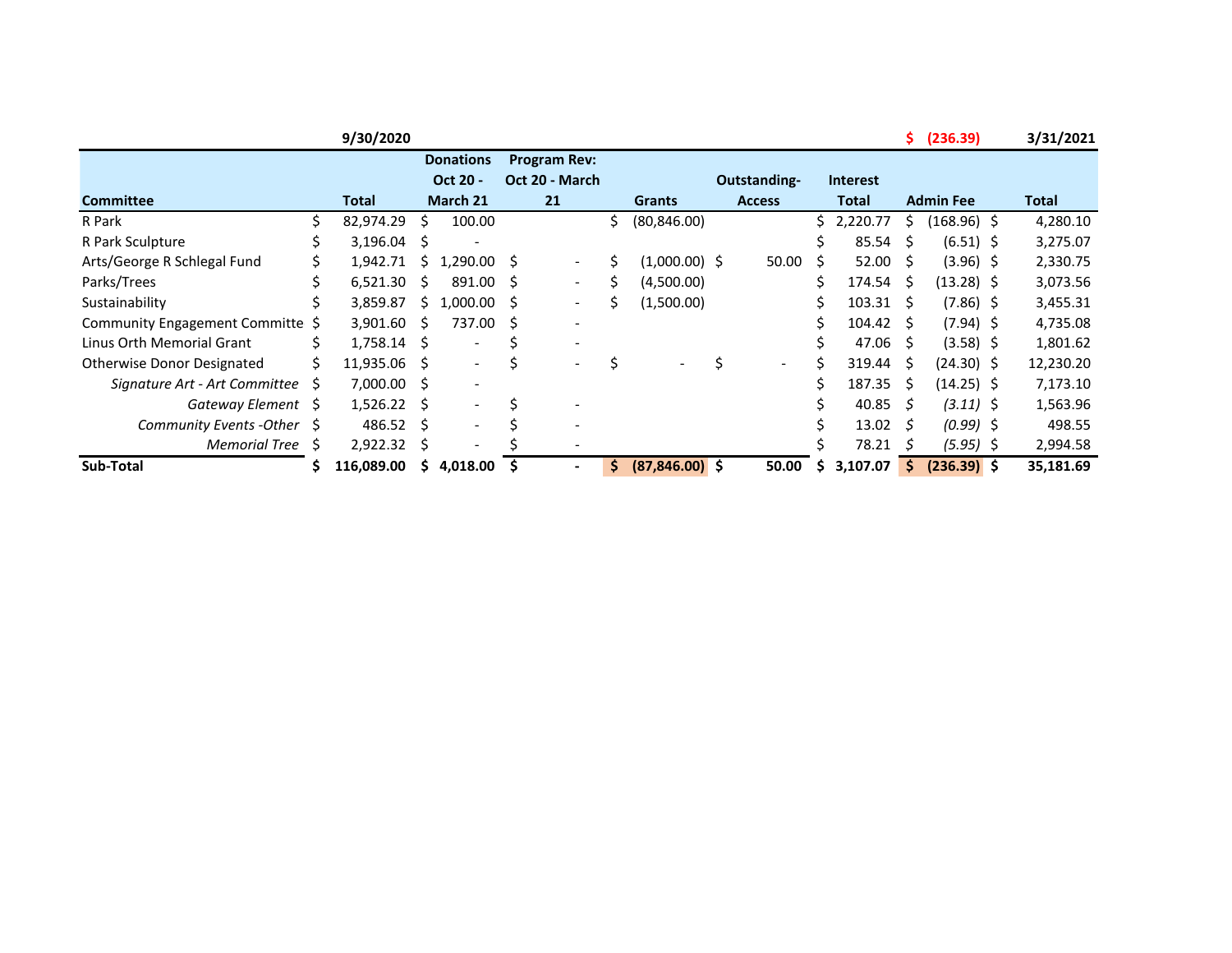

30050 W. 135th Street **Olathe KS 66061** Phone: (913) 856-5288

Please Remit all Payments to: **KAT Wholesale Outdoor** 5840 NW Prairie View Rd Kansas City, MO 64151

**INVOICE** 

**Order Number** 

SI-202158

**Requested Ship Date** 

10/19/2020

reaping bush

Heicce

\$545.00

\$545.00

\$545.00

Bill To: City of Roeland Park 4600 W 51st Street Roeland Park KS 66205 Ph: (913) 722-2600

Ship To:

City of Roeland Park 4600 W 51st Street Roeland Park KS 66205 Ph: (913) 722-2600 Fax: (913) 722-3713

| (2) Street Park                       |  |
|---------------------------------------|--|
| * Needs reimbursed<br>from foundation |  |
| \$ 365                                |  |

**Extended Total:** 

Net Amount:

Total:

|     | <b>ORDER DATE</b> |                                | <b>SHIP VIA</b>     |                        |                       | <b>TERMS</b>     |  |  |  |
|-----|-------------------|--------------------------------|---------------------|------------------------|-----------------------|------------------|--|--|--|
|     | 10/19/2020        |                                | A-PICK UP           |                        | <b>NET 30</b>         |                  |  |  |  |
|     | <b>DISCOUNT</b>   |                                | <b>SALES PERSON</b> |                        | <b>PO Number</b>      |                  |  |  |  |
|     | 0.00              |                                | Don Mann            |                        | Pick Up               |                  |  |  |  |
| QTY | <b>SIZE</b>       | <b>DESCRIPTION</b>             |                     | <b>COMMON</b>          |                       | <b>EXT PRICE</b> |  |  |  |
| 8   | #3                | Berberis thunbergii 'Concorde' | Barberry, Concorde  |                        | UNIT PRICE<br>\$22.50 | \$180.00         |  |  |  |
|     | #30 MS            | (Cercis canadensis             | Redbud              | Crabapple, Prairiefire |                       | \$170.00         |  |  |  |
|     | 2 in.             | Malus 'Prairiefire'            |                     |                        |                       | \$195.00         |  |  |  |
|     |                   |                                |                     |                        | \$195.00              |                  |  |  |  |

Signature: 器

.<br>Gwelet ivez  $$4$ clasic adjua. 783 E

Date:

"Signature of this document indicates that all materials are received as accurate in number and acceptable in condition. The Customer may reject unacceptable material at the time of delivery or pickup only and such adjustments must be noted on the paperwork above. Adjustments requested after time of delivery or pickup will not be accepted. No warranty on livability is expressed or implied. Returns of plant material are strongly discouraged and will be accepted only at the discretion of a KAT Site Manager. Ball and Burlap trees and shrubs that have left KAT Wholesale Outdoor facilities or have been off-loaded at the point of delivery may not be returned. KAT Wholesale Outdoor will not accept hard good returns of partial pallets of natural stone or any product sold in bulk. A re-stock fee of 25% will be assessed on all approved returns.

#### **CUSTOMER COPY**